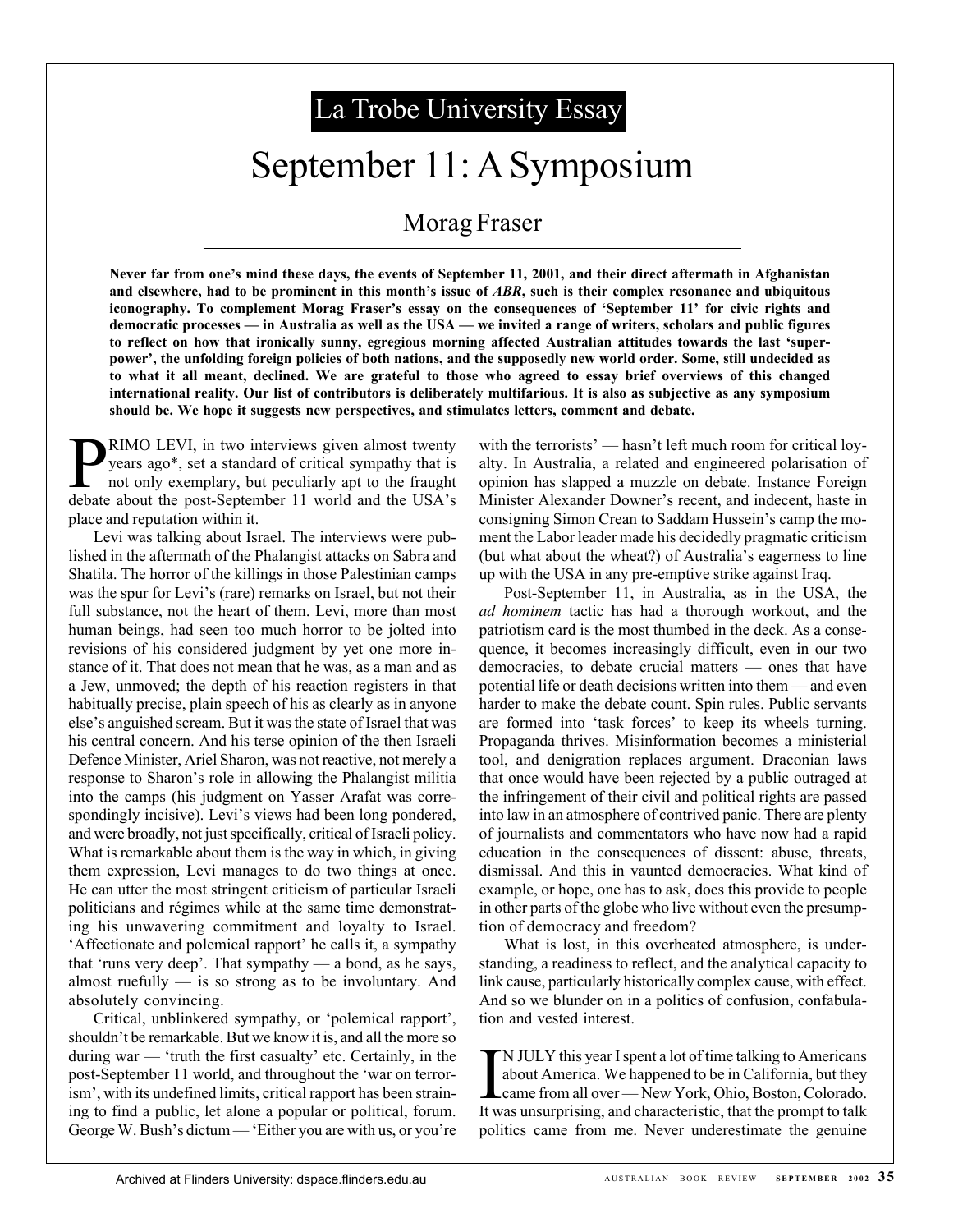politeness of Americans, or the ritual formalities of their hospitality. But, once the rude and divisive subject was broached, there was no stopping them.

Their conversations were different from ones I'd had with other Americans last year, in the weeks after the attacks on the Twin Towers and Pentagon. Understandably so. At that time, shock and terrible personal loss, compounded by fear, made speculation about causes of the attacks too painful, too difficult. Criticism, even analysis, sounded like betrayal.

Ten months on, however, this group was vocal. They'd had time to distil their reactions, sift the mass of information and counter-information. Other events had impinged and expanded the context of their considerations. They had watched, night after night, as their television sets brought news of the serial defaulting of US corporate giants such as Enron and WorldCom, and the complicit derelictions of the supposed scrutineers (Arthur Andersen et al.). They had watched, in October 2001, as their Senate voted to approve, without debate, the expenditure of US\$60 billion on the as yet unproved missile-defense system. They saw their own and foreign nationals caged in Cuba's Guantanamo Bay in circumstances that could only be described as legal limbo (and a bizarre parody of civil rights abuse Fidel Castro style). They saw their president sign the USA PATRIOT Act, and they understood its ramifications — surveillance, wiretaps, a legalised invasion of the privacy of financial and medical records — all in the name of national security. They saw the freedoms enshrined in their Constitution eroded and their liberties and civil rights treated with cavalier disregard. And they were obliged to consider the liberties and civil rights of foreign nationals who, after another presidential signing, could be remanded to a military tribunal simply on suspicion of having been associated with a terrorist organisation or linked with subversive individuals or ideas.

They saw the stock market buck and plunge. They watched as some of the highest officers in the land, Vice President Dick Cheney among them, were involved in serious questioning of their financial dealings. They also heard, in every press statement, presidential utterance, in speech after speech, and on the nightly television news, a loop of rhetoric that was mindnumbing in its repetitive banality — a signal for patriotic suspension of the critical faculty. 'We go forward to defend freedom and all that is good and just in the world.' Don't ask how. Wrong question. They heard, repeated ad nauseam, the same disingenuous evasion — 'régime change' — used to presage war. And, if they did not already know, they learned from their own experienced and wary US military veterans (such as Stormin' Norman Schwarzkopf of Gulf War fame) that the projected régime change could mean a war against another state that, like any number of states including Saudi Arabia, harbours terrorists but that also boasts 400,000 troops, many of them well-equipped and battle-hardened, particularly on the ground. War on terror, or war on Iraq? They understood that the two are different and that the latter could lead their country into drawn-out strife, and entail American casualties and international isolation precisely at a time when its previous isolationism had ended. It ended in the worst possible way on September 11, but it ended nonetheless.

None of these people wants to live anywhere but in the USA. They are disturbed by the unilateralism of the Bush camp, but they are not about to start a revolution. They want, instead, to see a reassertion of the values and liberties that they, as Americans, cherish. They certainly want to see that at home, and they demonstrated a fair notion of how close is the connection between a revival of liberty and democracy at home and the promotion of liberty and democracy abroad.

Another odd thing: they didn't resent my asking questions, or voicing criticism. 'Please write about this,' they said. They didn't think of themselves willingly as part of an imperial power, but they were ready enough — their initiative, not mine — to look at the history of US involvement in South America, the Philippines, Vietnam, Cambodia, Korea, the Middle East. They were also ready to look at their ally and former imperial power, Great Britain, and its history of political and economic involvement in the Arab regions that so preoccupy us all, post-September 11. And some of us (not all: this was America) were boning up, as fast as possible, on whatever was being written about Iraq, Saudi Arabia, Iran, Afghanistan, Pakistan, India, oil, weapons trade, Islam and Christianity — fundamentalist or not.

In Australia, my interrogatory bent, or indeed that of any commentator who doesn't salute and fall in with the Bush line, risks being traduced as agonised, leftist and anti-American. (See, for example, Salusinszky and Melluish's *Blaming Ourselves: September 11 and the Agony of the Left*, Duffy & Snellgrove, 2002.) My American conversationalists didn't see it like that. Together we were neither agonised nor self-flagellating. Concerned? Yes. Critical? Certainly. Un-American? What I heard from them was in the finest tradition of American reflection on the state of their nation, the kind of summation that you'd hope for in an ideal State of the Union address. They weren't a statistically significant sample of US opinion (though their views are repeated and amplified now in much of the press). They were just a bunch of regular, educated Americans, willing to talk. They were too busy, all of them, to be political activists, and any left–right taxonomy would not have made much sense; their views and allegiances — Democrat, Republican, uncommitted — ranged too widely. What they did have in common, and with me, was a conviction that, in the post-September 11 world, it has become increasingly difficult to voice opposition to the status quo and to have the integrity of that opposition accepted, let alone acted upon. More broadly, it seemed clear to us that, in the world in which the USA has become the dominant power, there is no elbow room for countervailing critique. Oppositions are no longer allowed to be loyal oppositions. That model of civilised, substantive argument in a common cause, for a common good (Levi's 'polemical rapport'),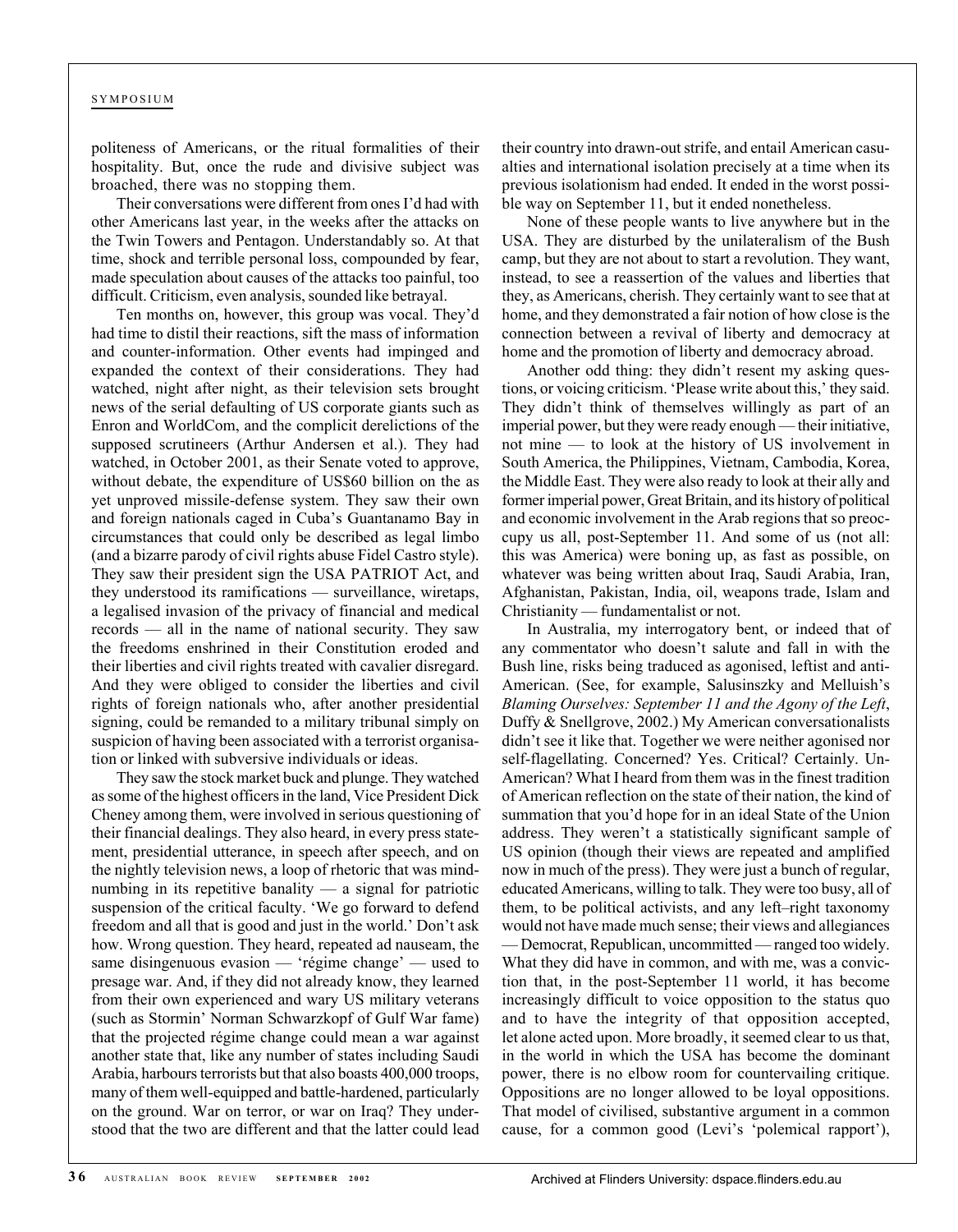is acknowledged in principle but ignored, bypassed, ducked, disregarded or downright condemned in practice.

In that sense, there has been a change, or at least an acceleration towards intolerance and an erosion of the liberal ethos that we all treasure.

Still, you can't say we hadn't been warned. Forty years ago, another old soldier (and Republican president) had something to say about powerful influences on the nature of American democracy:

This conjunction of an immense military establishment and a large arms industry is new in the American experience. The total influence — economic, political, even spiritual — is felt in every city, every Statehouse, every office of the federal government. We recognise the imperative need for this development. Yet we must not fail to comprehend its grave implications. Our toil, resources and livelihood are all involved; so is the very structure of our society.

In the councils of government, we must guard against the acquisition of unwarranted influence, whether sought or unsought, by the military–industrial complex. The potential for the disastrous rise of misplaced power exists and will persist.

We must never let the weight of this combination endanger our liberties or democratic processes. We should take nothing for granted. Only an alert and knowledgeable citizenry can compel the proper meshing of the huge industrial and military machinery of defense with our peaceful methods and goals, so that security and liberty may prosper together.

Dwight D. Eisenhower's concluding emphasis, on the symbiotic prospering of security and liberty, is what makes his January 1961 presidential farewell so resonant today. Since September 11, security and liberty in America, and to a lesser extent in Australia, have been in an accelerated process of uncoupling. And our leaders have done much to ensure that the citizenry do not become the alert and knowledgeable guardians that Eisenhower nominated as indispensable for maintaining the balance of power in a democracy. Ignorance is now cultivated. In our politicians it is faux ignorance (only a happy few rejoice in the genuine article). 'I don't know' or 'I didn't know' is not a becoming political modesty; it's the stock legalist formula for evading political and moral responsibility. See the records of the Australian Senate inquiry into the children overboard incident for evidence of the technique, polished and honed. The ignorance in the citizenry is, however, harder to manage. The pesky desire to know, and a few venerable conventions keep getting in the way. Remember the English political apparatchik who tried to bury some bad news about British transport by suggesting it be released on the afternoon of September 11? She came unstuck. We can be sure that many other similar attempts have been successful. The point of political information management is to ensure that we don't hear the bad news, or, if we do, that we don't notice too much. There is now a battery

of sanctioned techniques (commercial-in-confidence requirements for example) to keep us from knowing. And, if all else fails, invoke national security.

SO HAS THE world changed since September 11? No. In large part it is as it was, lopsidedly wealthy, indefensibly poor, and caught up in cycles of poverty, war and ideological strife that keep children out of school, or thrust them in fundamentalist training houses for more war. People still die in their millions from treatable diseases like malaria. War is a potent distraction from the difficult business of breaking cycles of oppression, hunger, disease and misery. And not much education goes on while war is alienating the best energies of nations and peoples.

There have been régime changes. Afghanistan has a newold set of rulers, and the Taliban have been scattered. About Al Qaeda we know about as much and as little as we ever did. But we have become much more nervous. India and Pakistan have slightly different grounds for warlike (and nuclear) posturing than before. While the USA has winked, the conflict between Israel and the Palestinians has exploded.

The USA has not so much changed as been shaken into a new period of self-scrutiny, and perhaps a greater awareness of context, of connectedness. Meanwhile, reactive or opportunistic US unilateralism runs ahead of national selfknowledge. That may change, too. But there is no guarantee, even with the current emergence of American pragmatists and wiseheads cautioning against a war with Iraq that has no escape clause and few allies.

September 11 has been the catalyst, or the excuse, for policy initiatives that are extensions of what was happening before. Certainly, in Australia, what we have seen since September 11 is a strengthening of impulses that were already running in our political culture. It is easy to conflate the *Tampa* incident with the cataclysm of September 11 (as Peter Reith so artfully did), but the *MV Tampa* was heading into Australian territorial waters some weeks before the USA was attacked. Relations with our Muslim neighbours, Indonesia in particular, were strained well before we had such shocking warrant to link militant Islam and terrorism.

The logic of imperialism does not often lead to enlightenment, let alone universal prosperity. But the USA is a very unusual empire. In its own examination of the nature of its democracy and connection with the rest of the world may lie the fitting memorial to those who died in the furnace of September 11.

\*'Io, Primo Levi, chiedo le dimissioni di Begin', 'Primo Levi: Begin should go', interview with Giampaolo Pansa, *La Repubblica*, 24 September 1982, and 'Se questo è uno Stato', 'If This Is a State', interview with Gad Lerner, *L'Espresso*, 30 September 1984, republished in *The Voice of Memory, Primo Levi, Interviews, 1961–1987*, edited by Marco Belpoliti and Robert Gordon, translated by Robert Gordon, The New Press, New York, 2001.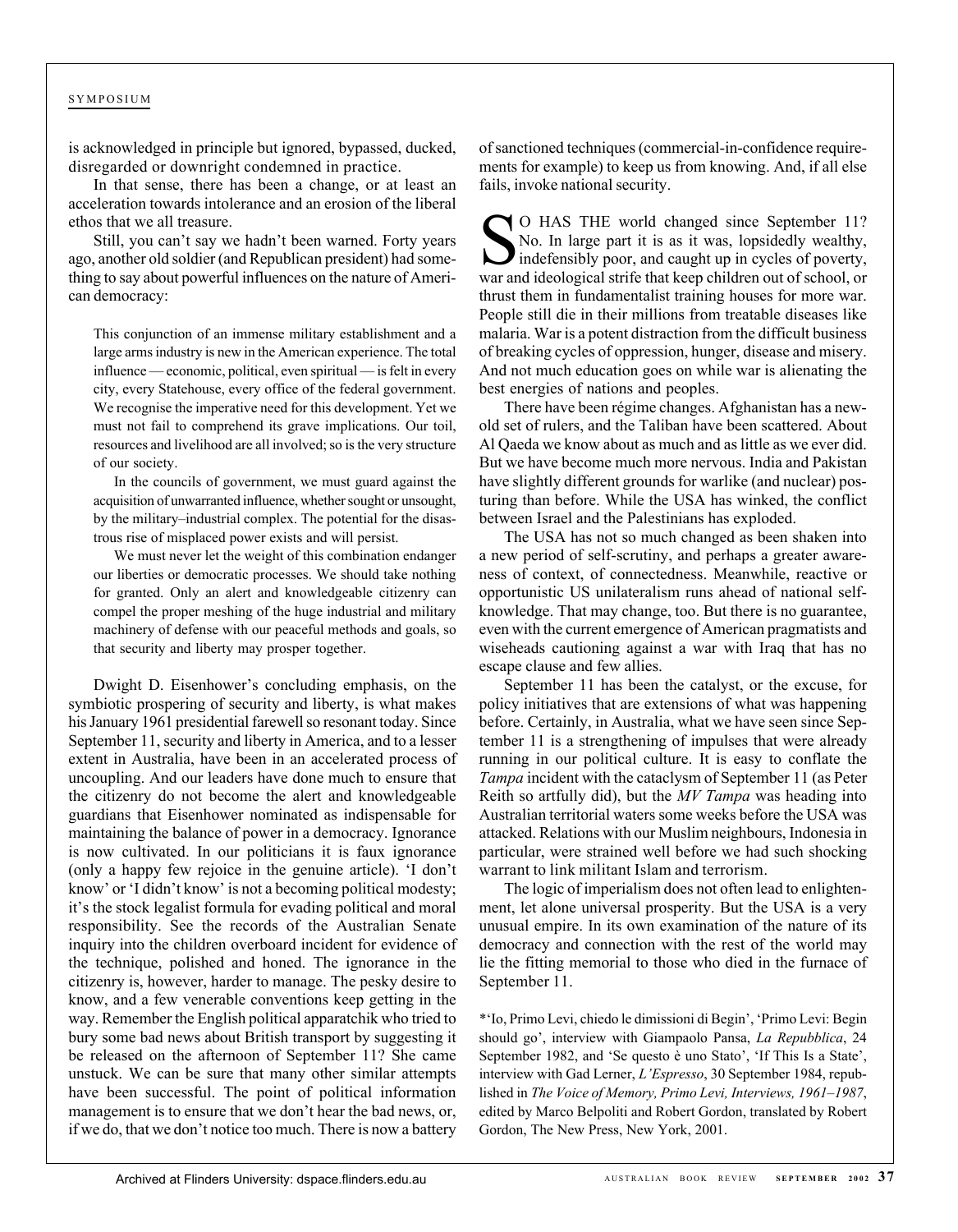#### **Gareth Evans**

The main impact of September 11 was to change perceptions, not realities. Some things, certainly, are different: a new sense of vulnerability in Western capitals; more understanding of the interconnectedness of things, that grievances bred elsewhere can have catastrophic consequences half a world away (and, with this, the end of US isolationism, if not unilateralism); and a new recognition that we can no longer treat with erratic neglect the problems of the Arab and Islamic world. And, in the new post-September 11 atmosphere, some old problems — like Sudan and Sri Lanka — have become a little easier to resolve. But some others are in danger of reigniting, not least because of Washington's new enthusiasm for 'hot pre-emption': it's hard to find anyone else in the world outside the USA (or Canberra) who thinks the lumping together of Iran, North Korea and Iraq as coaxial evil-doers was other than simplistic, provocative and counter-productive.

What have not changed at all since September 11 are the fundamentals of global security and social justice. The distribution of power in the world remains incredibly lopsided, with the USA, just as much after September 11 as it was before, a military and economic hyperpower in comparison with everyone else — and a target, as a result, for a great deal of envy, resentment and outright hostility. In many parts of Asia, Africa, the Middle East, Eastern Europe and Latin America, there are major unresolved political problems some of them with underlying economic and social causes that have been inadequately addressed, incompetently addressed or deliberately left to fester, nearly all with the potential to generate violent conflict. As to global social justice fundamentals*,* nobody made the point better than Kofi Annan in his end-of-year press conference last December: 'For many people in the world 2001 was not different from 2000 or 1999. It was just another year of living with HIV/AIDS, or in a refugee camp, or under repressive rule, or with crushing poverty.'

These problems cry out for imaginative, engaged commitment by the world's governments and intergovernmental organisations — acting comprehensively, intelligently and, above all, cooperatively. Whether the issue is terrorist war on states, war within states, war between states, or catastrophic human misery experienced in a dozen other ways, none of these problems can be solved by any government acting alone. Not even by the government of the richest and most powerful country the world has ever known.

#### **Alison Broinowski**

We have heard many times that on 11 September 2001 the world as we knew it suddenly changed. Even allowing for the shock and outrage felt by many around the world at the attack on the USA, how unpredictable was it really? How predictable is the next one? What are the implications for Australia?

Americans joke that theirs is the country that most people hate and most people want to migrate to, but even their friends and admirers know that outside the USA a vatful of fear and loathing of the global hegemon has been fermenting for years. The hate mail began arriving with the first World Trade Centre bombing, the Lockerbie hijack and the attacks on US Embassies. But those who understood these messages didn't tell the president. George W. Bush seemed genuinely shocked that anyone should so hate the USA as to attack it.

Americans are probably as ignorant or expert about the rest of the world as any other people, but no others claim to be the superpower. The USA breathtakingly set one standard for themselves and another for everyone else. Americans call for disarmament, free trade, human rights, environmental protection and the rule of law, but refuse to be bound by universal agreements on them. The USA stands for democracy, but American agencies have for years 'gone after' leaders in other countries, overthrown, imprisoned, and even murdered them. They sustain corrupt, sexist, authoritarian régimes such as Saudi Arabia and belligerent ones such as Israel. American presidents habitually declare 'war' on poverty, unemployment, crime or drugs, and now terror, as if the only way to deal with such problems is to make them the enemy. They arrogate to themselves the right to decide who are 'evil doers', 'rogue states', 'evil empires' and 'bad guys'. Having decided, they forget about due process, the presumption of innocence, and habeas corpus, even for the citizens of their allies.

Well before September 11, and before the economic rot set in, some of us could hear the distant sound of civilisations clashing. The much-disparaged prediction by Samuel Huntington of a clash of Islamic and Confucian civilisations with the West began to seem less outrageously simplistic. Huntington, like Bush, denied in 2001 that the attack on America represented such a clash. Civilisation, culture and religion are great unifiers of nations against an outsider, enemy or scapegoat. But what else was Bush thinking of when he linked Iraq, Iran and North Korea in an 'axis of evil'? What else was his 'war on terrorism' other than a holy war, a crusade? In such a war, by definition, the enemy is armed with evil 'weapons of mass destruction'. The crusaders are armed with righteousness. If you're not with our civilisation, you're against it.

Where, then, does Australia stand? Not with Al Qaeda, obviously, but we don't welcome the Taliban either. Nor do we join with the many countries that are urging moderation and restraint on Washington. Australia stands with the USA, uncritically, without public or parliamentary debate, without knowing the cost of the war nor its objective. The Opposition urges no real alternative. Australia's national interest, apparently, is served by following the US crusade wherever it goes, even making enemies of two important trading partners and a sensitive neighbour with whom we've just renewed diplomatic relations. Does Australia have to repeat Vietnam to learn that, in the war on terror, Australia could become similarly bogged down and itself become a target?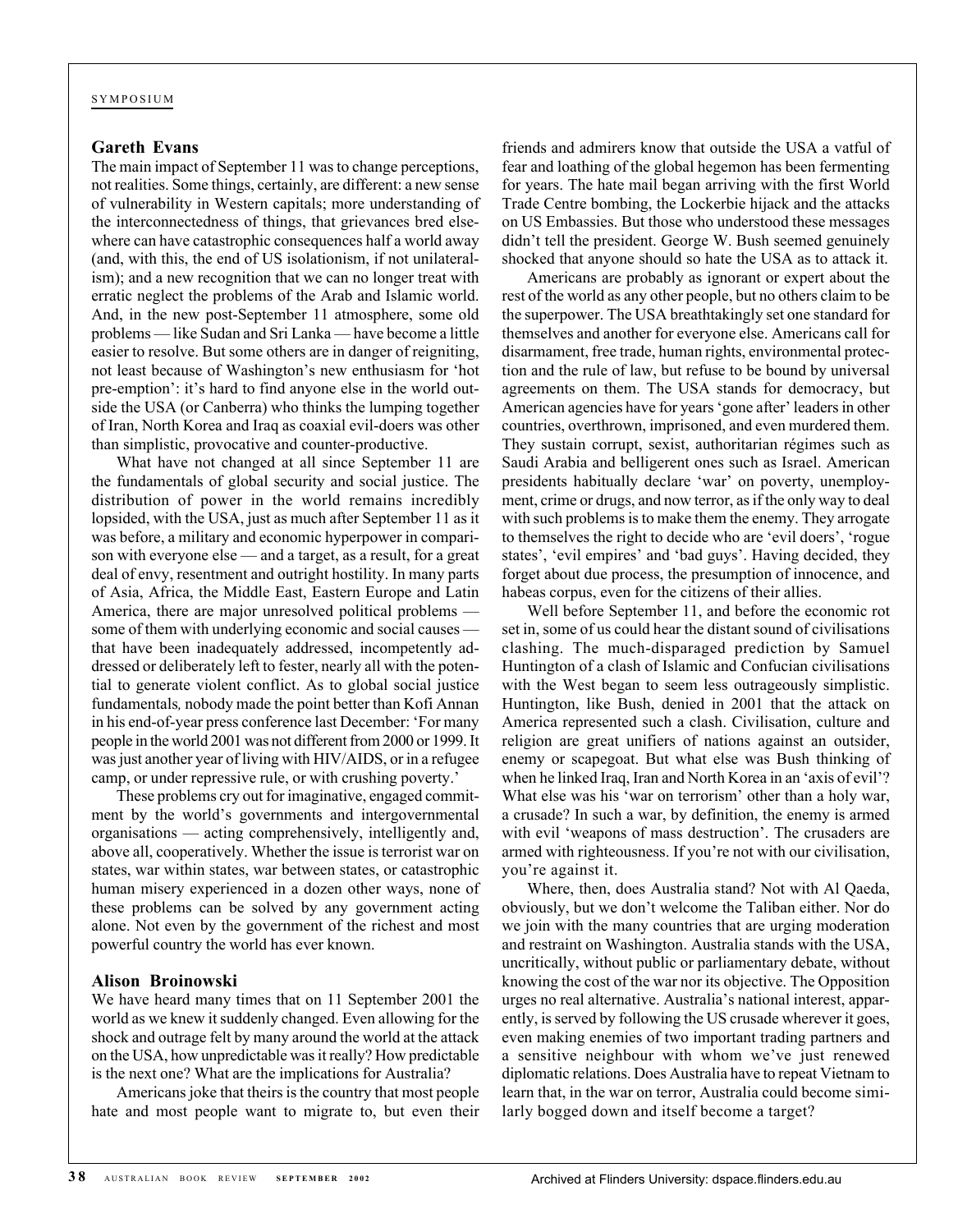#### **Patrick McCaughey**

Every American knows where they were when they heard about loaded planes flying into buildings, the Pentagon on fire. The following weeks brought images of devastation, stories of despair and despairing heroism, laments for the dead. *The New York Times* began its 'Profiles in Grief', essaying snapshots of everybody killed in the Twin Towers. For Americans, September 11 falls like a blow and feels like a wound as much as an attack on the homeland.

Outside the USA, others with the imagination of sympathy could see the pain and the sorrow but could hardly experience the event as an act of war. Other responses were harder to take. Americans were dumbfounded, as I was, to hear some Brits, some Europeans, saying, 'America had it coming to them', barely stopping short of saying, 'America deserved it'. Three hundred and forty-three firefighters did not hear the order to leave the building half an hour before the first tower fell. Did these men 'have it coming to them'?

Everything since September 11 has driven a wedge between the US experience and those outside. Despite its mistakes — the bombing of a wedding party misidentified as remnants of Al Qaeda — and its failure to find bin Laden, the Afghanistan campaign seemed inevitable to most Americans. How quickly Australian or British or European, let alone Arab, support dissipated once the Taliban were comprehensively driven from the land. It deepens now into a strident, even fearful, opposition

as President Bush rattles the sabres at the Iraqis.

The paradox is inescapable: the fateful blow, the wound of September 11, has borne the strange fruit of an intense anti-Americanness throughout the world. How curiously personalised a form this antipathy takes. Bush is vilified as much as LBJ at the nadir of the Vietnam War, or Nixon after the bombing of Cambodia. Bush sounds so tinny, so lightweight, so lacking in the resonance of the truly purposeful that such vilification seems overblown. For months it looked as though September 11 and its aftermath would guarantee his second term. The corporate scandals, the faltering economy and the deep perturbation Americans feel about the Middle East have weakened that view.

To my astonishment over the last few weeks, I have heard educated, reasonably affluent,

mildly conservative Americans voicing scepticism, bordering on derision, towards Bush. This may be the comfort of the north-east, where even registered Republicans regularly vote Democratic.

The truth is that nobody rides in triumph from September 11, except perhaps ex-Mayor Rudy Giuliani — to baseball matches at Yankee Stadium. Like the assassinations of President Kennedy or Martin Luther King, September 11 already belongs to history, to the American experience. It cannot give a sitting president his *casus belli* for Iraq, nor provide a campaign slogan for the mid-term elections.

It shook the earth And the clogged underearth, the River Styx. The winding streams, the Atlantic shore itself. Anything can happen, the tallest things

Be overturned, those in high places daunted. Those overlooked esteemed …

So Seamus Heaney in a version of Horace, just three months after September 11.

#### **Allan Patience**

In the year before September 11, Professor Chalmers Johnson, a US liberal, published a prescient book, *Blowback: The*

> *Costs and Consequences of American Empire* (Metropolitan Books, 2000). The book criticised the blinkered narcissism characterising US foreign policy since the Cold War. Johnson warned that US foreign and defence planners (including presidents and secretaries of state) were cultivating a huge antipathy — hatred even — towards the USA among the dispossessed across the globe, among whom terrorists and fundamentalists were incubating at a frightening rate. Even in countries thought to be friendly, such as Japan and some parts of Europe, there was a growing resentment of US unilateralism. He predicted consequences ('blowback') horrible beyond words if the USA persisted in its current arrogance as the world's 'lonely superpower'. He urged a more conciliatory US diplomacy towards states that had been left brooding in humiliation and despair, too often caused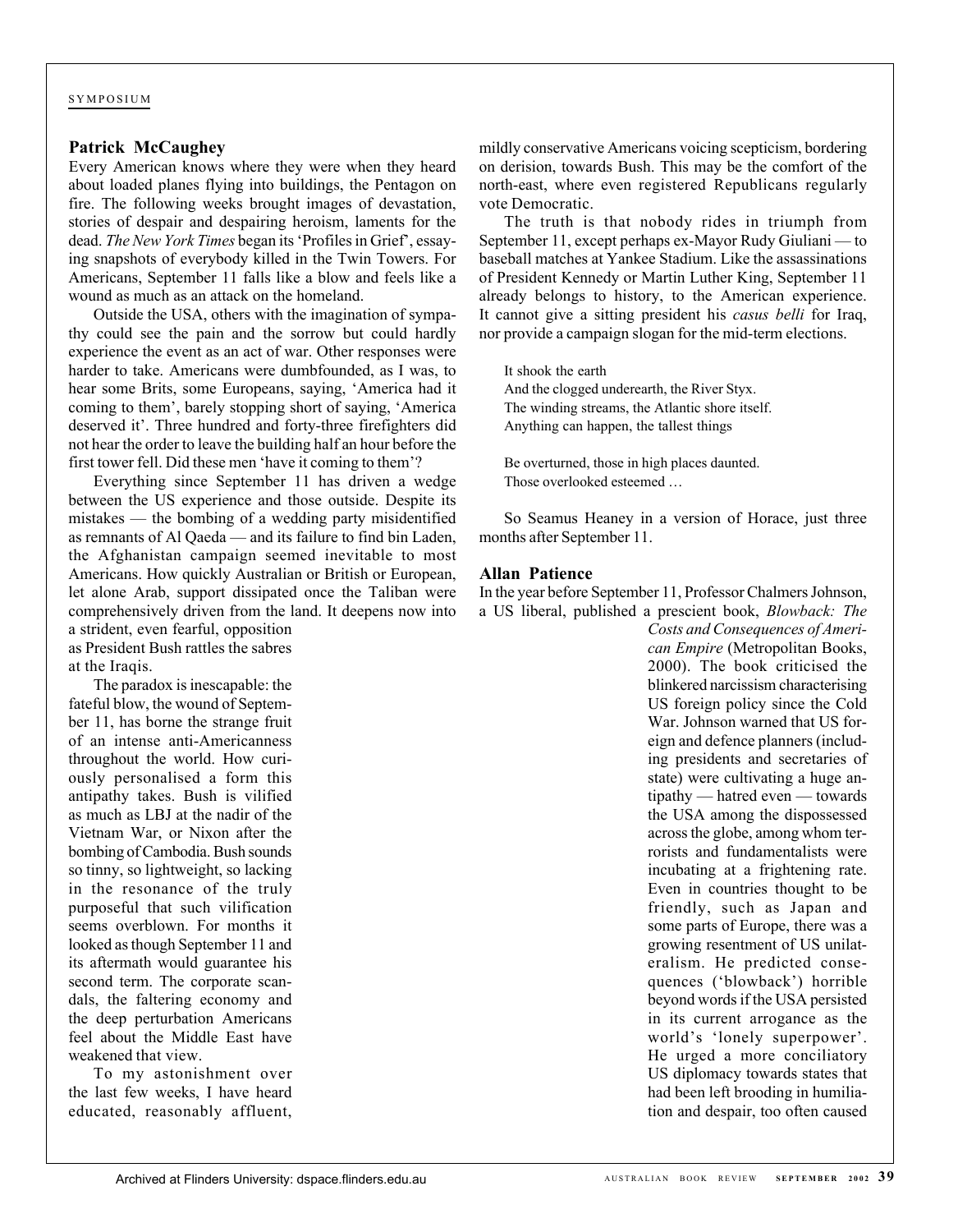by ham-fisted strategies (some covert and morally indefensible). He called for an informed sensitivity and respect for non-Western cultures and traditions that should not be expected to ape contemporary US cultural values. The essence of Johnson's message was that the USA is its own worst enemy. Its superpowerdom leads it to imagine it is invincible, if not perfect. Not so, says Johnson: America is flawed and vulnerable in all sorts of ways.

The ascendant right in America's intellectual establishment greeted the book with a haughty disregard. And then September 11 happened. They have since gone very quiet about the book. But there are no indications whatsoever that the lessons Johnson was trying to teach theoretically in the book have been taken to heart in any practical way since the terrible events of September 11. President Bush has used the events to justify pursuing terrorism to all the corners of the earth. His discombobulated strategy is one of a cowboyconfigured war — lengthy, dangerously unpredictable, costly, hi-tech, merciless and jingoistic. His jejune assumption is that the USA is the innocent party following September 11. Bush, Cheney, Rumsfeld and Powell demonstrate no acknowledgment of US complicity in the making of monsters such as Osama bin Laden and Saddam Hussein. None of them seems aware of US husbanding of 'predatory globalisation', its relentless stomping on the rights of 'misrecognised' peoples ('aliens') beyond the imperium. And with John Howard's selfappointment as Bush's Asia-Pacific cheerleader, Australia is being drawn into the 'encircling gloom'. Our troops may soon be in Iraq, in a war that will end nothing and start much.

September 11 has taught us nothing.

#### **Dennis Altman**

Enough already. Even if the USA still sees the world through the prism of September 11, there is no reason for us to do likewise. Even without September 11, there would still be warfare over Kashmir and Palestine, increasing gaps between rich and poor, world hunger and disease, and financial and political turmoil in countries as far apart as Turkey, Argentina and Russia. In our immediate neighbourhood, the possible disintegration of Indonesia is a far greater security risk than the resurgence of Al Qaeda.

What is most distressing is that September 11 has given John Howard the opportunity to rerun the scripts of the Cold War, which identified our interests and our security entirely with those of the USA. In his eagerness to cosy up to President Bush, he reminds me of the class nerd who, by some fluke, finds himself momentarily in favour with the school captain, and fails to understand that he is only one of a number of sycophants.

Perhaps some Australians do see the world differently since the attacks, but I doubt it. Neither terror nor an awareness that the USA is both dominant and vulnerable are new concepts, and, if there was some possible justification for eliminating the Taliban as an act of revenge, it is increasingly difficult to see how this might apply to Iraq. Saddam Hussein's is a vile and dictatorial régime, and one that probably encourages various forms of terrorism, but the same might be said of some of America's current allies, especially Saudi Arabia.

We are constantly told that we are at war, and it is a war against international terrorism fuelled by fundamentalism. We are simultaneously told that this is not directed at Islam. The harder question, which our politicians ignore, is the extent to which the logic of all fundamentalist religions and nationalisms leads to events like September 11; and whether Israeli settlers on the West Bank, Palestinian and Sri Lankan suicide bombers, Hindu nationalists, and the right-wing Christian fundamentalists who spawned Timothy McVeigh do not share more than separates them.

The opposition to terror is based upon the principle of the sanctity of life, and the concept that to attack people indiscriminately, whatever the apparent justification, is to undermine the legitimacy of one's cause. Over the past decade, we have seen far greater loss of life than occurred on September 11: in civil conflicts in Rwanda, the Congo and the former Yugoslavia, and in racial and religious rioting in south Asia and Indonesia. If there is to be an international 'war on terror', it should apply the same standards against America's allies as it does against its foes.

#### **John Carroll**

September 11 has forced all of us who were baptised at the cultural altar of the West to engage ourselves in two separate domains. One is practical: how to defend ourselves against further acts of mega-terrorism. The other is metaphysical.

Firstly, to the practical. The two most reliable books to date on Osama bin Laden and his Al Qaeda global network — Peter Bergen's *Holy War Inc.* and Rohan Gunaratna's *Inside Al Qaeda* — make clear the grave threat of further attack on Western cities. The entire West is the enemy, with the USA, to use one of bin Laden's metaphors, as head of the snake. Al Qaeda has cells not only throughout the Islamic world, but also in every country that contains Muslim migrant populations of any size. It has its own intelligence network, as large as some European services. It has its own finance committees, operating in four continents. Its leadership is made up, not of other-worldly clerics, but technocrats (one of bin Laden's aliases is 'the Director'). Its operations are meticulously planned — in the case of September 11, over many years.

The US government is now primarily concerned about the threat of a 'dirty bomb', transportable in a suitcase. Were one detonated from the top of a tall building in, say, Washington or New York, it could render the city uninhabitable with radioactive pollution. Everything bin Laden has done and said indicates an unblinking mania for destruction — the more infidels who die, the greater the satisfaction.

The US campaign in Afghanistan was essential in closing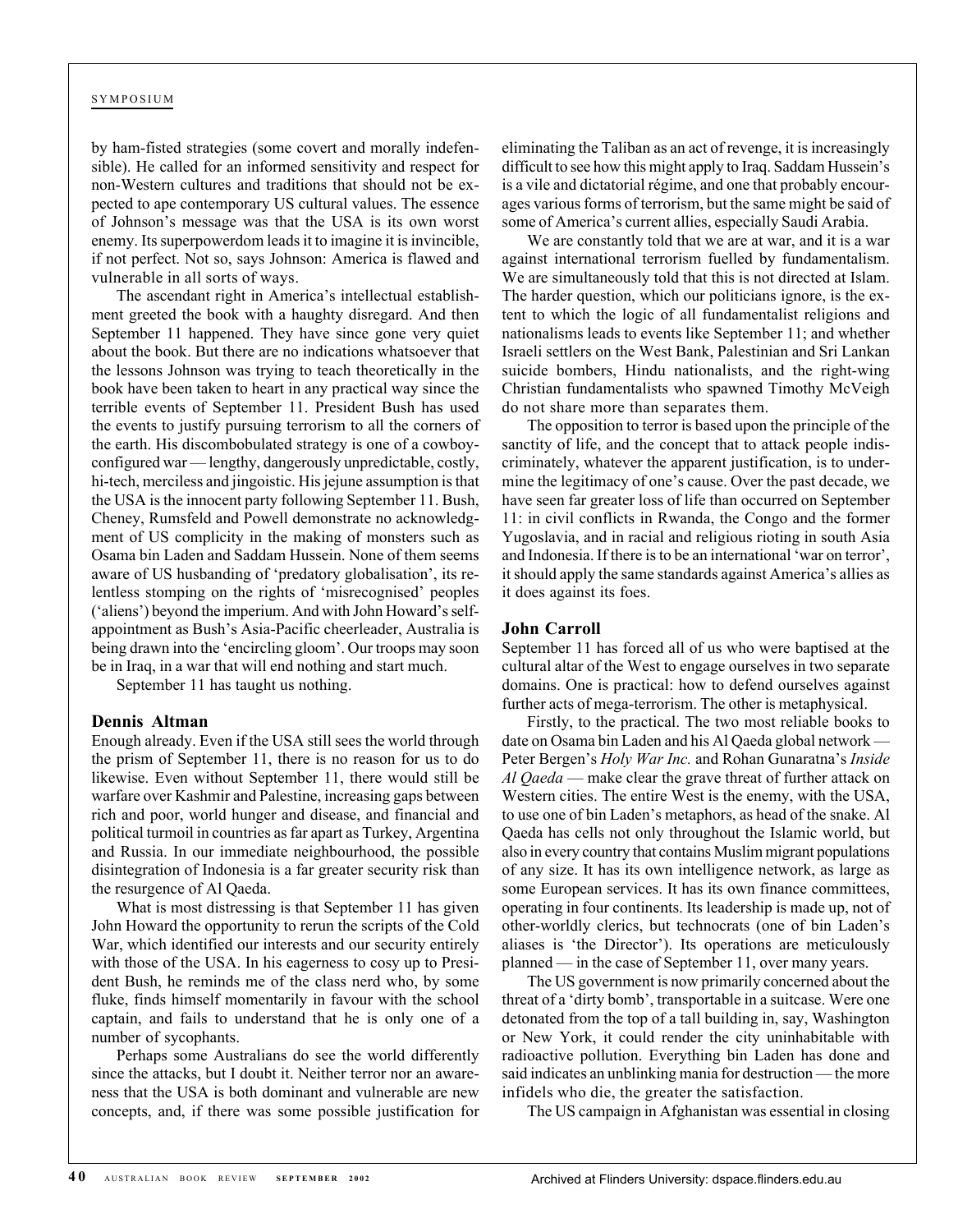down the headquarters of mega-terrorism; bin Laden had a dozen training camps operating there. That was the easy stage. It is quite unclear what to do now, apart from a slow, painstaking choice of small, elusive targets, while the West reconstructs its inept intelligence services — a return to using men on the ground rather than reliance on hi-tech surveillance. The gravity of the danger confronting us — Australia almost certainly harbours Al Qaeda cells demands that we forget petty political differences. Out of self-interest, we should all be wishing President Bush good judgment and good fortune.

My own greater concern about September 11 is with its psychic impact. The World Trade Centre symbolised the pride and achievement of industrial civilisation. An age that knew no upward limit on how high it could build is now over. Bin Laden, who has arrived as our nemesis, mocked that his god had created the heavens without pillars. Disciplined men unafraid of death could not bring down his culture.

It is too early to chart the extent of our deflation. The trinity of monuments that once symbolised New York and the USA — the Statue of Liberty, the Empire State Building and the World Trade Centre — has been replaced by a hole of discomposure. Symptomatic of current derangement in the West is the absence of any plausible idea as to what to do with the sixteen-acre site. Paralysis is the likely result.

The US title for its campaign — Operation Enduring Freedom — is a further sign of blindness. The metaphysical challenge of September 11 is not about freedom — the modern individual has plenty of that. It is about a culture that is quite uncertain about what it believes, that has cocooned itself in excessive comfort, and that has retreated into the illusion that some sort of package tour through life might be fulfilling. More has come down with the Twin Towers in New York than concrete and steel — and 3000 lives.

#### **Peter Mares**

The chances of dying in a terrorist attack are miniscule. In Australia, there is probably a greater risk of being killed by an unleashed pit bull terrier in a city park. This is not to diminish the tragedy of September 11 or to trivialise the terrible loss of life, but to indicate that the terrorist's insidious purpose is not just to maim and kill. It is to terrorise — to instil fear in our hearts and minds.

Counter-terrorism strategies target the physical risk, seeking to deter future attacks through improved intelligence, greater police powers and heightened awareness. But these measures do not address the psychological threat of terrorism. If anything, they exaggerate it. The price of eternal vigilance is to be constantly afraid.

Australia, after September 11, became a more frightened country, and this has implications well beyond the mental well-being of each of us as individuals. Fear breeds mistrust, particularly of foreigners. (The anniversary of September 11 coincides with the anniversary of the *Tampa* affair and the birth of the 'Pacific solution'.) Fear makes us defensive and risk-averse. In foreign policy terms, the safest course appears to lie on the well-worn track of the past. We hold fast to our alliance with the USA, and pledge our support for an attack on Iraq.

Perhaps the real challenge of September 11 is to transcend our fear; to refuse to succumb to terrorists' psychological weaponry; to reassert the centrality of trust and hope as guiding principles in the human struggle to build a better world; to dare to be idealistic. I am not advocating an 'all you need is love' approach to foreign policy, but it is important to remember that the view from the bunker is never very good.

Consider the figure of the refugee. As Arthur C. Helton writes in his recent book *The Price of Indifference* (OUP), refugees 'provide important insights into the modern dilemmas of statecraft', not least because their very presence reflects past 'failures in governance and international relations'. Human displacement sows seeds of instability that can blossom into ugly flowers. (Look at Israel and the Palestinian territories.) Before following George W. Bush to Baghdad, we should contemplate the figure of the refugee and think carefully about the possible consequences of our actions.

There may be no simple trajectory from injustice to terrorism. It has been pointed out often enough that Osama bin Laden comes from a family of billionaires. But this does not invalidate the view that, unless injustice is overcome, the war on terror will be never-ending. Churchill and Roosevelt recognised this. In the Atlantic Charter of August 1941, they declared that 'the final destruction of the Nazi tyranny' must be followed by a peace 'which will afford assurance that all the men in all the lands may live out their lives in freedom from fear and want'. No such vision accompanies today's talk of war. Yet without a just peace, military victory will be short-lived.

#### **Susan Hawthorne**

The USA PATRIOT Act (2002) is an acronym for 'Uniting and Strengthening America by Providing Appropriate Tools Required to Intercept and Obstruct Terrorism'. It gives powers to the US Federal government's agents to seize the assets of any organisation or individual aiding and abetting 'terrorist activities'. Foreign individuals can be arrested, detained indefinitely, deported and subjected to a military tribunal. They can also be shot. All of this can be done without reference to the usual appeals processes of courts and juries.

September 11 has become the impetus for new draconian legislation in the USA and in Australia. As Diane Bell points out in her essay in *September 11, 2001: Feminist Perspectives*, for any Australian or other foreigner living in the USA at present, the USA PATRIOT Act (2002) is being used to criminalise dissent. 'This is war and the politics of free speech have moved to the right. If one is a citizen the threat is being called unpatriotic. If one is a non-citizen one can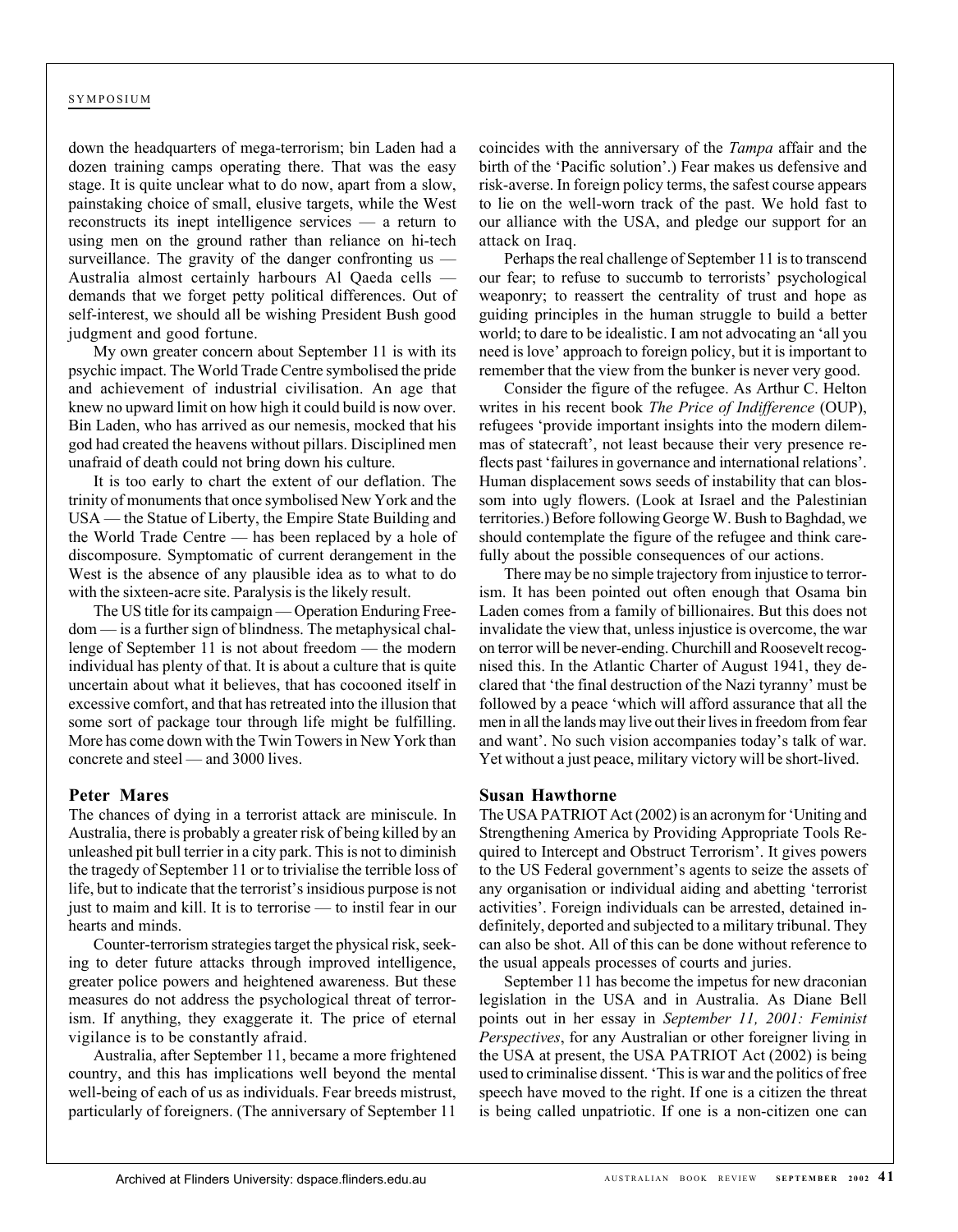be tried before a military tribunal and shot.' In Australia, the ASIO legislation due to be debated in late August will allow the Australian government to detain people without charge for up to seven days; and it takes away the right to silence. This legislation can be applied very broadly and could have an impact on political activists of all kinds, including feminists, unionists, anti-globalisation activists, eco-activists and the like.

This is political opportunism of the worst sort. It brings to the fore questions of who is a terrorist. These are not paltry questions that affect just a few. When a terrorist is defined by the powerful as anybody of a different nationality or political persuasion, the freedoms of citizens are severely threatened.

As a feminist, I have long been critical of the masculinism of the military and of its close partner, corporate globalisation. Over the last twelve months, I have become even more wary of this nexus of powerful forces, which I believe has become far too strong, which is having long-term effects on the level of poverty in the world and on the destruction of global biodiversity, and which is reinforcing political and business opportunism.

The political colour of the world has changed in the last twelve months. The Howard government's policies on refugees, its refusal to be party to the convention against torture, its gung-ho willingness to follow George W. Bush into almost any theatre of war — these are all part of the same political strategy that emphasises security and sacrifices social justice.

The political system needs to be challenged by new ideas that take the lives of the most marginal seriously. I suggest a new political force coming from what I call the diversity matrix, which includes feminists and lesbian feminists, indigenous peoples, the poor, refugees and migrants, disability activists and anyone concerned with the long-term well-being of the planet.

#### **Tony Coady**

The terrible events of September 11 did not 'change the world', as many proclaimed at the time, but they created a new sense of vulnerability in the USA and, to a much lesser degree, in other industrialised nations. Americans now suffer pained feelings of bewilderment and grievance at the hostility of much of the rest of the world. Their government has reacted by attempting to impose its will by military force even more widely than ever before. The dubious doctrine of 'pre-emptive war' has been revived, even for planning attacks on nations that have no ideological connection with the attacks of September 11.

Of course, the world's only 'hyperpower', like so many conventional empires of the past, has long made a practice of projecting violence around the world in pursuit of 'régime change' or 'régime stabilisation'. The names of Iran,

Guatemala, Chile, Cuba and Nicaragua begin a list I don't have space to finish. The new militarism is merely an acceleration of older tendencies, but it shows a failure to understand what, in part, gave rise to the terrorist attacks on the home soil.

A spell in Washington DC a few years ago, as a generously funded Senior Fellow at the United States Institute of Peace, confirmed my earlier impressions that Washington was the seat of quasi-imperial power and knew it. At numerous seminars, briefings and lectures, US government officials debated or declared what 'we' would do to solve this, that and the other crisis abroad. A Sri Lankan scholar could stand it no longer and burst out, 'We! Who is this "we"? I only know it does not include me and my countrymen.' The American speakers were puzzled and politely confused — surely the free world was trailing along behind them.

This widespread resentment of US power, and the arrogance with which it is often used, needs to be understood as part of the background to the inexcusable attacks of September 11. It also partly explains the elated reactions to these attacks in many parts of the Arab world, and highlights the ambiguities of the 'war against terrorism'. But the current US leadership remains intent on unilateral military solutions to complex political problems, thereby fanning the anti-Americanism that is part of the problem. Contrary to George W. Bush's belief that 'they hate us because we're so good', the hate and mistrust directed against America is mostly generated by the perception that its foreign policies are powerful, misguided and destructive.

Of course, there are other factors, a primary one being a revulsion against modernity shared by Islamic militant fundamentalists and the romantic wings of various Western protest movements.

Contrary to the fanatics' belief, there are many things to admire in American civilisation, especially its diversity, its intellectual energy, its many generous and altruistic impulses. But its stance in the world too often fails to reflect these virtues. The terrorist attacks have given carte blanche to a reactionary US administration headed by a compromised president who confuses bombastic rhetoric with political sagacity. He is supported (or driven) by a number of Cabinet officials whose backgrounds encourage the propagation of policies imbued with messianic political (and sometimes religious) fundamentalism that ironically mirrors a similar drive in their enemies.

Rather than responding to the challenge by forced régime change, the USA and the rest of us need to address the huge imbalances of power and wealth that disfigure the world community and fan the flames of hatred and terror. Militant Islamic fundamentalism is no answer for the grievances of the powerless and persecuted, but it will continue to be attractive while the USA and its allies remain insensitive to what is legitimate in those grievances.